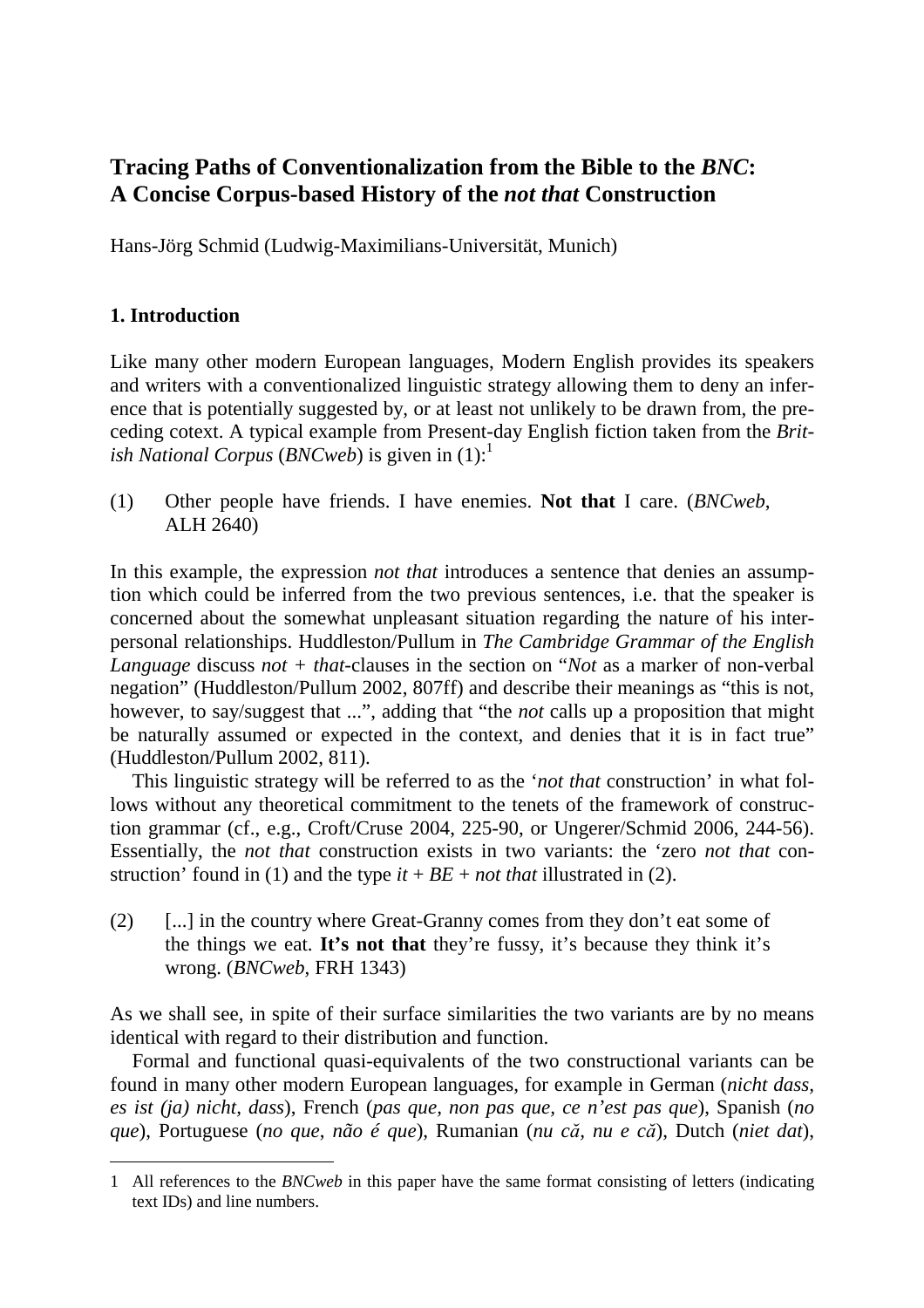Norwegian (*ikke det at*), Swedish (*inte för att, det är/var inte/icke det att*), Finnish (*ei niin että*) and Russian (*ne to chtoby*). Some non-European languages, among them Modern Persian and Arabic, also seem to have similar constructions.<sup>2</sup> The extent to which these constructions in other languages are indeed functionally and distributionally identical with, or similar to, the variants of the English *not that* construction would constitute a subject for several detailed contrastive studies, which cannot be supplied here. The reason why the spread of relatively similar constructions across languages has nevertheless been emphasized is that it raises some questions concerning their historical source(s) and development: were the constructions taken over from a common source language by all these modern languages or did they emerge independently, supported as it were by their undisputable pragmatic utility? Is there one language that can be identified as the original donor language? Can similar historical developments be observed across languages?

Keeping these larger questions in mind, this paper can do no more than take a first step by trying to trace back important aspects of the history of the *not that* construction in English. The focus will be on identifying the first attested use of the construction in English and charting its spread across genres and text-types, as well as its diffusion in the speech community, measured in terms of frequency of usage. This historical development, from innovation to diffusion and the gaining of more or less widespread currency, is conceptualized here as a process of an increasing *conventionalization*. This process will not only be investigated in terms of the construction as such but also for a number of specific semi-fixed lexico-grammatical patterns which seem to be conventionalized chunks in Present-day English, such as *not that I know of* or *not that it matters*. Another issue which will be addressed is the question of whether the more expanded constructional variant  $it + BE + not$  that is a historic precursor of the shorter and clearly less transparent and compositional variant dubbed 'zero *not that*'.

#### **2. Sources**

 $\overline{a}$ 

The evidence for this brief historical survey is largely taken from resources accessible on the Internet. Of utmost importance is the wealth of quotations collected in the *Oxford English Dictionary* (*OED online*), accessible online for automatic searches (cf. Hoffmann 2004). Equally rich, but limited to a smaller time span, is the *Middle English Compendium* (*MEC*) provided by the University of Michigan, which allows for online searches of the massive quotation database of the *Middle English Dictionary* (*MED*) and the *Corpus of Middle English Prose and Verse*. These databases are supplemented by the *Dictionary of Old English Web Corpus* (*DOEC*) provided by the University of Toronto. In addition, and especially in order to assess the later development in the  $17<sup>th</sup>$ ,  $18<sup>th</sup>$  and  $19<sup>th</sup>$  centuries, a corpus of classic and canonical texts has

<sup>2</sup> I would like to thank the following colleagues for sharing their knowledge about languages other than English and German with me: Ulrike Krischke, Benjamin Meisnitzer, Peter-Arnold Mumm, Monika Petrica, Elena Skribnik and Wolfgang Schulze (all from Munich), Dirk Geeraerts (Leu ven), Gaëtanelle Guilquin (Louvain), Dmitrij Dobrovolskij (Moscow), Terttu Nevalainen (Hel sinki) and Stig Johansson (Lund).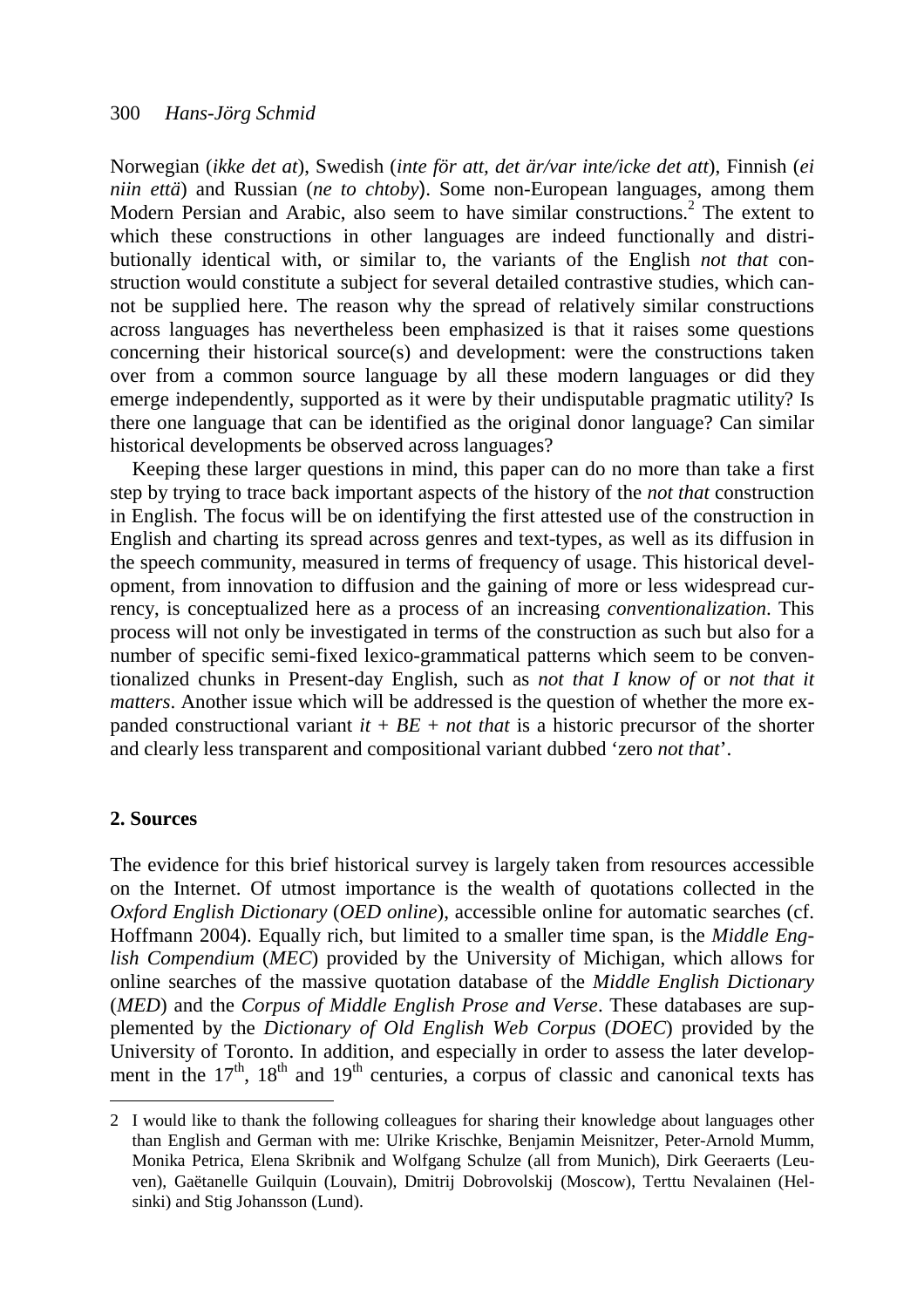been compiled by means of downloading e-books provided by *Project Gutenberg* via the website <http://manybooks.net/> (McClintock). This collection of texts, referred to here as the *Classics Corpus*, begins with Geoffrey Chaucer's *Canterbury Tales* (1387- 1400) and Thomas More's *Utopia* (1515) and ends with George Eliot's *Middlemarch*, published in 1871. The work of Shakespeare is not included in this corpus as such, but was taken into consideration separately, using the online *Concordance of Shakespeare's Complete Works* (Johnson 2003-10). The entire sample of texts, whose precise composition is detailed in the Appendix, comprises roughly 8.3 million running words. Finally, as it will emerge that Bible translations may have had an important effect on the spread of the *not that* construction in English and other languages, material taken from the website *Bible Gateway* will be used to compare renderings of Greek and Latin precursors of *not that*.

# **3. 'Zero** *not that***' in Present-day English**

In addition to the semantico-pragmatic regularities described above, the Modern English zero *not that* construction has a number of interesting properties with regard to the lexico-grammatical patterning of elements in the immediate linguistic environment. As shown in Schmid (forthcoming), the large majority of occurrences of the construction identified in the *BNC* have a personal pronoun, rather than a full noun phrase, filling the subject slot in the *that-*clause. What is more, in the corpus section containing material from spoken conversation, more than 50% of the subjects in the *that*-clauses are realized by the first person singular pronoun *I*. More specific lexicogrammatical patterns, which can be identified in the *BNCweb* material, can be subsumed in five major groups, which can be glossed by rough paraphrases of their semantic and pragmatic impact:

- a) denial of inference related to epistemic basis: *not that I know (of), not that I (can) recall/remember/think of, not that I'm aware of*
- b) denial of inference concerning the relevance of previous utterances: *not that it (much/really) mattered/matters, not that it makes any difference, not that it's any of your (damn[ed]) business*
- c) denial of inference concerning speaker's psychological state (concern): *not that I care/cared*
- d) denial of inference concerning speaker's psychological state (objection): *not that I'm against, not that I have/had anything against, not that X mind/ minds/minded*
- e) denial of inference related to the reason for making a previous utterance: *not that I'm complaining/saying/suggesting/blaming*

The situation in Present-day English will serve as a backdrop for the historical data to be looked at now, beginning with an attempt to identify the first attested uses of *not that* in English.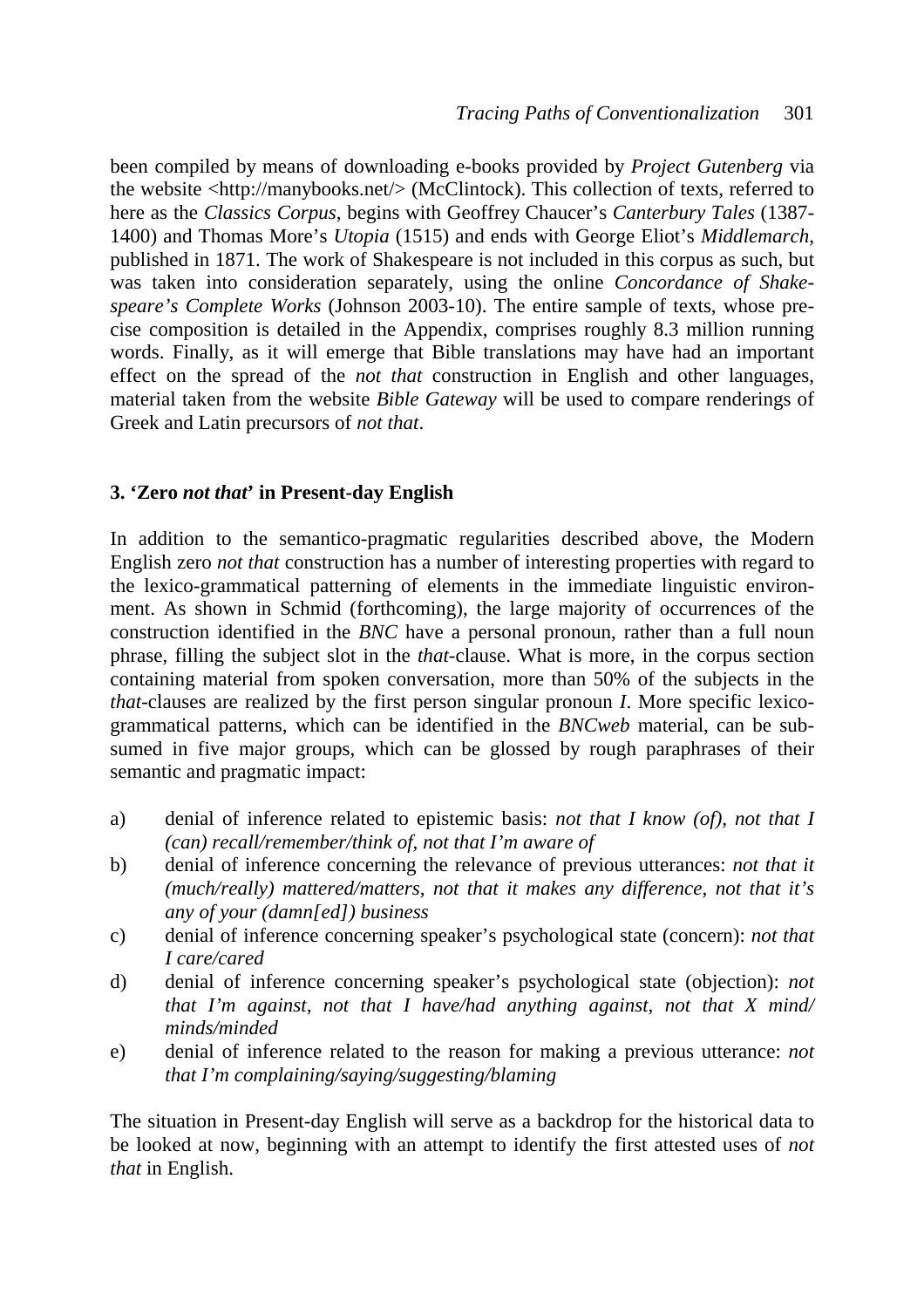$\overline{a}$ 

## **4. First attestation in English**

The *OED online* provides sub-entries on *not that* in the entries for both *not* and *that*. However, the earliest quotations given in these entries in the online edition at the time of writing do not seem to be the oldest ones attested, even within the *OED* itself.<sup>3</sup> An automatic search for the string *not that* in the quotations in the *OED online* shows that the first identified quotation conveying the meaning and serving the function in question comes from the Wycliffite translation of the Bible dated 1382. This quotation is included in the entries for both *sufficient* and *sufficience* and reads as follows:

(3a) 1382 WYCLIF *2 Cor.* iii. 5 Not that we ben sufficient for to thenke ony thing of vs, as of vs, but oure sufficience is of God. (*OED online*, s.v. *sufficience* 2.)

The preceding cotext given in (3b), quoted from *Bible Gateway*, clearly indicates that this usage has the general meaning of 'this is not to say that' or 'this does not mean that I'm claiming'. The *not that* clause rejects the assumption which could be inferred from the previous utterance that believers are self-sufficient in their trust in God.

(3b) and made open [and *ye be* made open], for ye be the epistle of Christ ministered of us, and written, not with ink, but by the Spirit of the living God; not in stone tables [not in stony tables], but in fleshly tables of heart. For we have such trust by Christ to God; Not that [...]. ("Wycliffe New Testament", *Bible Gateway*)

What may be as important and consequential for the later conventionalization of zero *not that* is the fact that the construction was also used more than a dozen times in marginal glosses in one manuscript of the Old Testament, known as Oxford, Bodleian Library, MS Douce 369, part 1 (Forshall/Madden 1850, 1: xxiv). According to Forshall/Madden (1850, 1: xvii), while this manuscript is an early copy of the oldest extant manuscript of the Wycliffite Bible (Oxford, Bodleian Library, MS Douce 370), which can safely be attributed to Nicholas de Hereford (fl. 1390), the glosses were added by a second unknown hand. There is no doubt that these glosses and their content can be traced back to the richly annotated *Postillae litteralis super totam Bib-*

<sup>3</sup> In the entry for *not*, *not that* is treated in the section "II. Negating other syntactic elements" (*OED online*, s.v. *not*) and specified as "8. Preceding a sentence, clause, or word", and more specifically as "b. In introductory phrases, as *not but* (*that*), *not that*, †*not for-thy*, etc.". The first quotation given for *not that* in this sub-entry dates from 1593 and reads: "**1593** B. BARNES *Parthenophil & Parthenophe* 67 Not that I prosper worse Then earst of yoare, for I the state inherite".

The sub-entry on *not that* included in the entry for *that* is found in the section headed "II. 2.a. Intro ducing a clause expressing the cause, ground, or reason of what is stated in the principal clause" (*OED online*, s.v. *that*) and reads: "(5) b. *not that* **…** (ellipt.): = 'I do not say this because ...'; or 'It is not the fact that ...', 'One must not suppose that ...'". The first quotation provided for this here is taken from Dryden: "**1681** DRYDEN *Abs. & Achit.* 381 Such virtue's only given to guide a throne. Not that your father's mildness I contemn".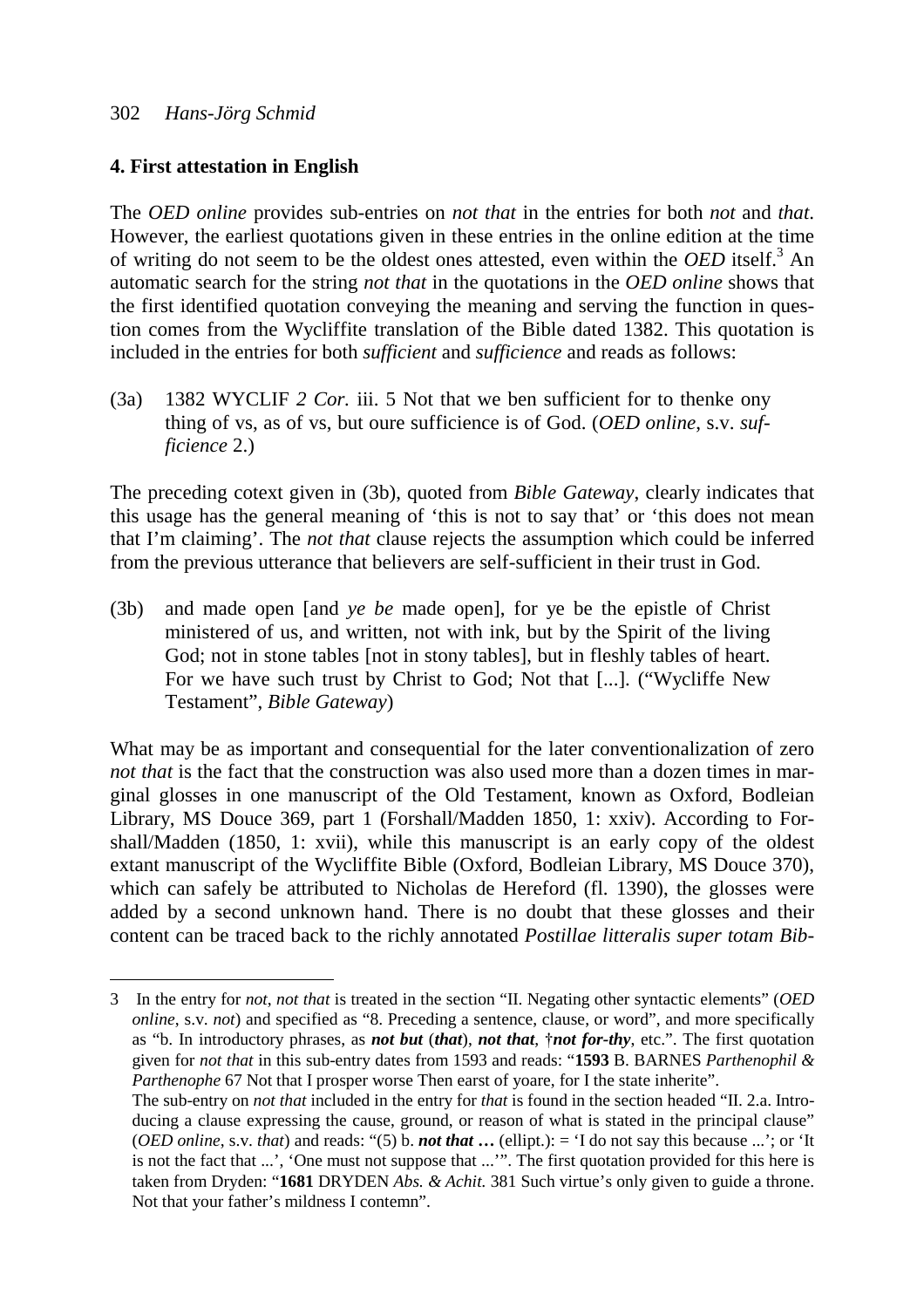*liam* written by the influential French theologist Nicolas de Lyra (1270-1349), as Lyra is mentioned as a source in the glosses in question by means of the reference "Lire here" and his input is acknowledged in John Purvey's *General Prologue* to the Old Testament.<sup>4</sup> The translator also says in the *General Prologue* that glosses were inserted particularly when Lyra's comments indicated that the Latin translation was not true to the Hebrew manuscripts.<sup>5</sup> A typical example taken from Judges 6:18 is given in (4), where additional comments rendered by Forshall/Madden are omitted in the first three lines:

(4) And Gedeon seide, If Y haue foundun grace bifor thee, zyue to me a signe [...], that thou, that spekist to me, art *sente of Goddis* [...] *part;* go [...] thou not `awei fro [...] hennus, til Y turne azen to thee, and brynge sacrifice, and offre to thee**\***. [*brynge sacrifice and offre to thee*; not that Gedeon wolde that the sacriffice be offrid to him that apperide to him, for it is to offre to God aloone, sithen Gedeon wiste not  $\vec{r}$  at where he were a man ether an aungel sent of God; but Ge|deon wolde asaye bi a signe zouun of God in accepting of the sacrifice bi him that ap peride to him to offre. wher he were verily sent of God; and Gedeon synnede not in this. *Lire here*. C.].

What is of interest here is the point in the marginal gloss – here rendered in square brackets – where a sequence of words from the scripture is repeated in italics ("*brynge sacrifice and offre to thee*"), followed by a comment which is introduced by *not that*. Apparently this serves as a correction of a potential misinterpretation of the main text (viz. that Gedeon was committing himself to offering a sacrifice to the angel, rather than to God Himself), and is thus more or less identical in function with the modern zero *not that* construction. As all but two of these uses of *not that* in the marginal glosses end with the reference "Lire here", it is possible that the linguistic strategy is simply translated from Lyra's work. We will follow up on this in the next section exploring potential sources of *not that* in older languages.

Before that, however, the claim that the Wycliffe attestations are indeed the first uses of the *not that* construction in English must be checked against the available evidence from corpora of earlier centuries. Automatic searches in the *DOEC* using the search strings *ne* þæ*t* and *na* þæ*t* produced 73 and 180 corpus hits respectively, but none of these sequences – identified mechanically on a purely formal basis but then checked manually – proved to be similar in meaning or function to the Modern English

<sup>4 &</sup>quot;First, this symple creature hadde myche trauaile, with diuerse felawis and helperis<sup>[...]</sup>, to gedere manie elde biblis, and othere doctouris, and comune glosis, and to make  $oo^{[...]}$  Latyn bible sumdel trewe; and thanne to studie it of the newe, the text with the glose, and othere doctouris, as he mizte gete, **and speciali Lire on the elde testament, that helpide ful myche in this werk**;" (Forshall/Madden 1850, 1: 57; my emphasis).

<sup>5 &</sup>quot;[...] and where the Ebru, bi witnesse of Jerom, of Lire, and othere expositouris dicordith fro oure Latyn biblis, I haue set in the margyn, bi maner of a glose, what the Ebru hath, and hou it is vndurstondun in sum place" (Forshall/Madden 1850, 1: 58).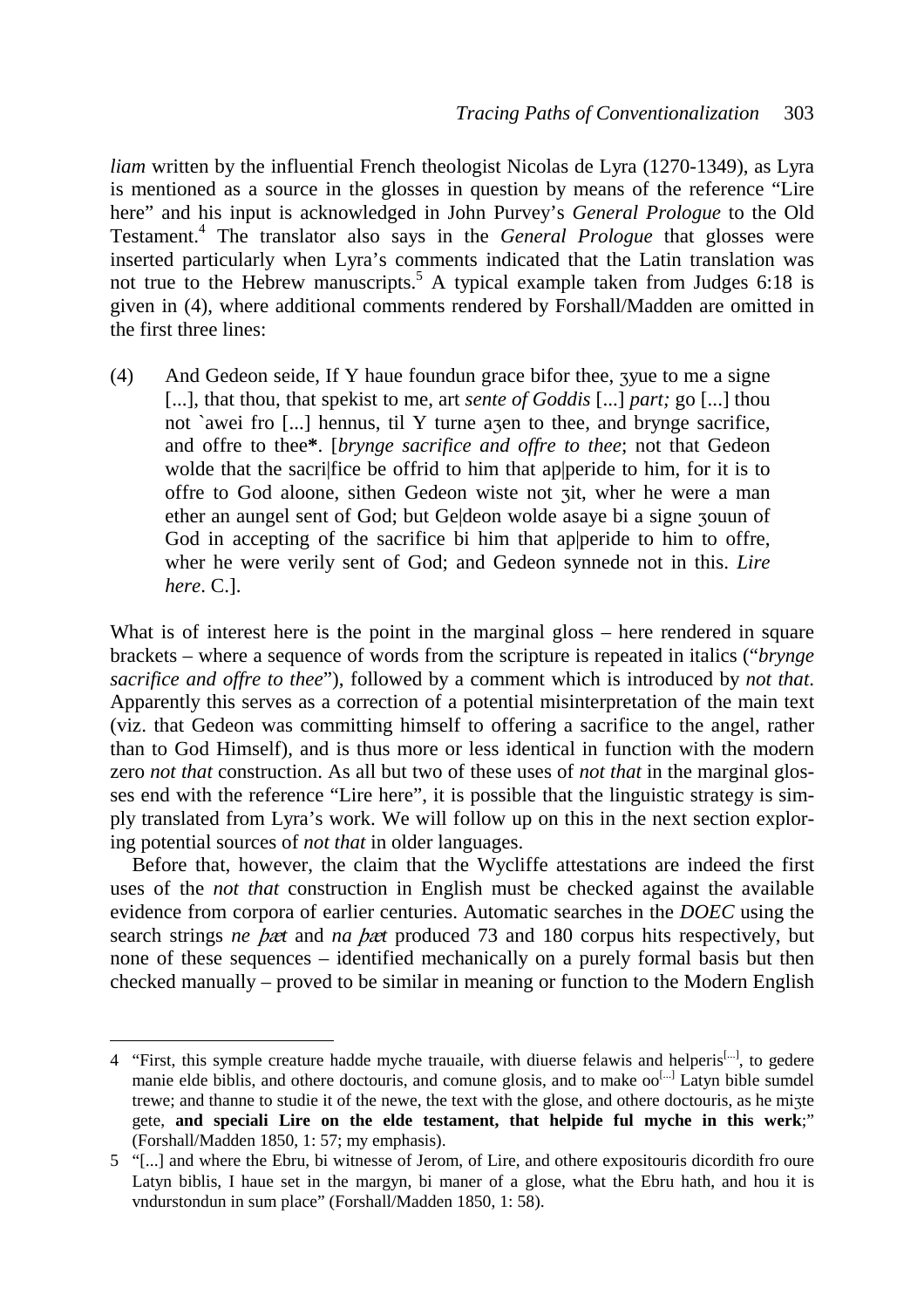not that construction.<sup>6</sup> Despite references to a large number of semi-fixed expressions including *not* or *that* in the *MED* in the respective entries, *not that* is not mentioned there either. Searches in the quotation database of the online *Middle English Dictionary* also produced a large number of matches, of which however only very few could possibly be interpreted as instantiating the construction in question here, and none of which predates the Wycliffe Bible.

As a consequence of this negative evidence, it seems legitimate to treat the 1382 quotations from Wycliffe's New Testament as the first attested extant use of the *not that* construction in English. It should not go unnoticed, however, that there are expressions of the type "I say not that ...", which are possible formal precursors of the zero *not that* construction in early English texts, serving the function of denying possible inferences and repairing potential assumptions concerning the impact of previous utterances. Two typical examples taken from the *Corpus of Middle English Prose and Verse*<sup>7</sup> are given in (5) and (6), possibly written before 1223 and 1349 respectively.

- (5) And thus sayd to his fellowis: "Lordynges, what is vs to done wyth oure wrechid' presoners? I Sey not that man shal on any maner spare his enemys;  $\left[\ldots\right]$ ".<sup>8</sup>
- (6) And yf thou haue ony lykynge in ghoostly werkes, that vnstablenes wyll put it awaye; therfore be ware & flee suche maner of occasyons yf thou wylt be stable. I saye not that þou shalt flee bodely from þe world or fro [bi] worldely goodes for they be pryncypall occasyons / but  $\text{I}$  [...].<sup>9</sup>

# **5. Precursors of** *not that* **in potential source languages**

 $\overline{a}$ 

As the first attested use of zero *not that* in English comes from a translation of the New Testament, translations of the Bible provide a good basis for investigating the potential precursors of the *not that* construction in ancient languages. Keeping the cross-linguistic evidence in mind, and taking into consideration that both the dedicatee of this Festschrift and the author of this contribution are German and that Martin Luther's translation of the Bible has been instrumental in shaping Modern German, I will not only compare English translations from various centuries to their Latin source versions but also Luther's translation from Erasmus' Greek edition into German. A good starting-point for this comparison are all relevant occurrences of *not that* found in either *New International Bible* (*NIB*), the King James Bible or Wycliffe's New

<sup>6</sup> I would like to thank Gaby Waxenberger (Munich) and Mary Blockley (Austin, Texas) for going through the corpus material and sharing their expertise on Old English.

<sup>7</sup> *The Corpus Of Middle English Prose and Verse* (<http://quod.lib.umich.edu/c/cme/>) is part of the *MEC* (see Works Cited).

<sup>8</sup> Original source as indicated in the corpus: Giraldus Cambrensis (1146?-1223?), *Expugnatio Hiber nica*, part I (c. 1189).

<sup>9</sup> Original source as indicated in the corpus: Wynking de Worde's edition of Richard Rolle (c. 1290- 1349), *Contemplations of the Dread and Love of God* (1506).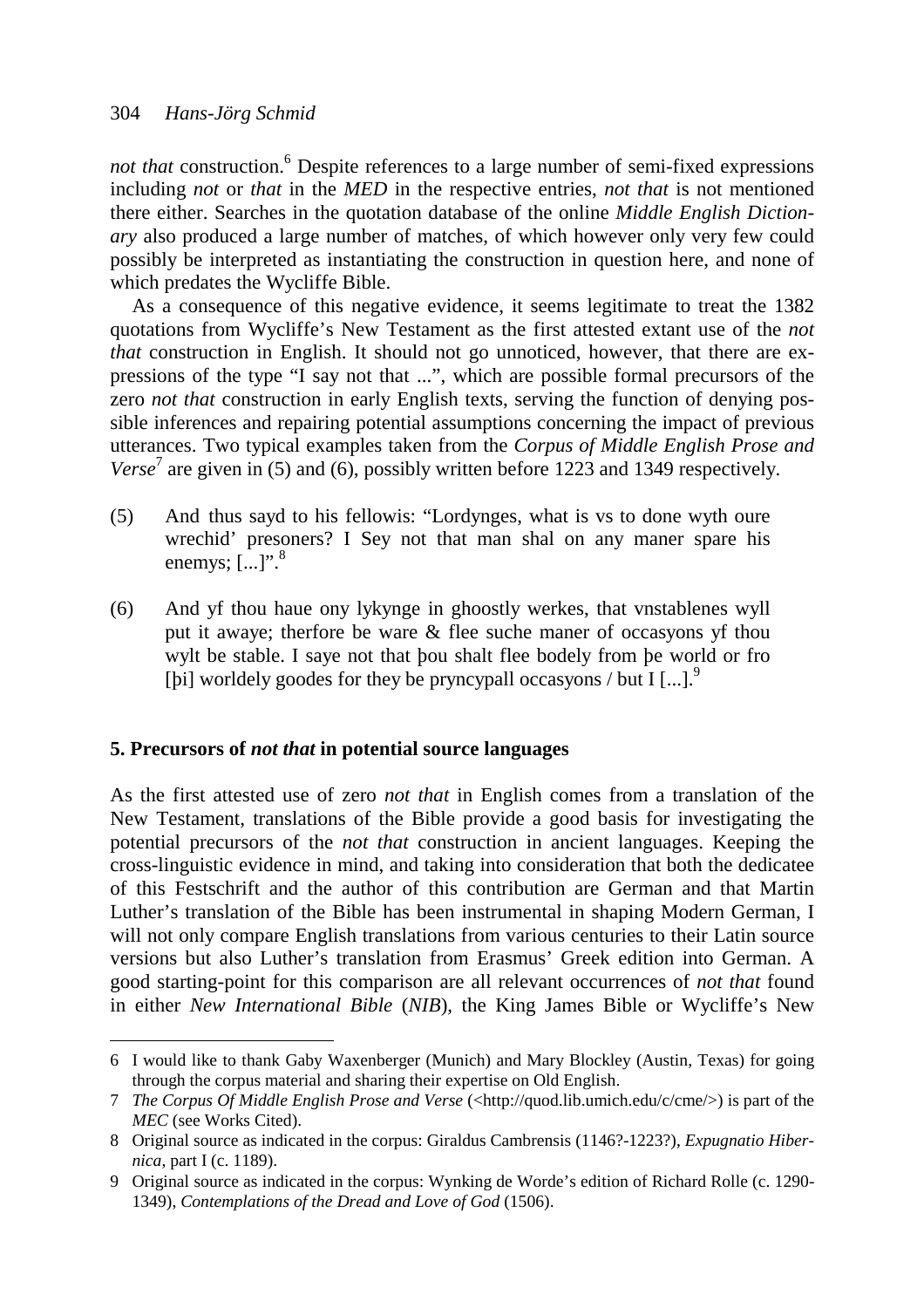Testament. We focus on seven passages that have been translated with the help of the *not that* construction in at least one of these Bible versions. A survey of this data is given in Table 1.

| <b>Table 1:</b> Survey of translations of passages from the Bible rendered by the zero not |  |  |  |  |  |  |
|--------------------------------------------------------------------------------------------|--|--|--|--|--|--|
| <i>that</i> construction <sup>10</sup>                                                     |  |  |  |  |  |  |

|         | NIB        | <b>King James</b> | Wycliffe's    | <b>Greek</b>         | <b>Vulgate</b> | Luther           |
|---------|------------|-------------------|---------------|----------------------|----------------|------------------|
|         |            | <b>Bible</b>      | <b>NT</b>     | version              |                | <b>Bible</b>     |
| Acts of | not that I | not that I        | not as        | ουχ ως               | non quasi      | nicht, als       |
| the     | had any    | had ought to      | having any    | 'not as, not         | 'not as (if)'  | hätte ich        |
| Apos-   | charge to  | accuse            | thing to      | like'                |                | mein Volk        |
| tles    | bring      |                   | accuse        |                      |                | um etwas zu      |
| 28:19   |            |                   |               |                      |                | verklagen        |
| John    | not that I | but I receive     | but I take    | εγω δε ου π          | ego autem      | ich aber         |
| 5:34    | accept     | not               | not           | $\alpha \rho \alpha$ | non            | nehme nicht      |
|         | human      | testimony         | witnessing    | ανθρωπου             | 'I however     | Zeugnis von      |
|         | testimony  | from man          | of man        | 'I but not           | not'           | Menschen         |
|         |            |                   |               | from                 |                |                  |
|         |            |                   |               | human'               |                |                  |
| Philip- | not that I | not because       | $not$ for $I$ | ουχ οτι              | non quia       | nicht, daß       |
| pians   | am         | I desire a        | seek gift     | 'not that, not       | 'not           | ich das          |
| 4:17    | looking    | gift              |               | because'             | because'       | Geschenk         |
|         | for a gift |                   |               |                      |                | suche            |
| 2Corin- | not that   | not for that      | not that we   | ουχ οτι              | non quia       | $nicht, da\beta$ |
| thians  | we lord it | we have           | be            | 'not that, not       | 'not           | wir Herren       |
| 1:24    | over your  | dominion          |               | because'             | because'       | seien            |
|         | faith      | over your         |               |                      |                |                  |
|         |            | faith             |               |                      |                |                  |
| 2Corin- | not that   | not that we       | not that we   | ουχ ινα              | non ut         | nicht, auf       |
| thians  | people     | should            | seem          | 'not so that'        | 'not (so)      | $da\beta$        |
| 13:7    | will see   | appear            | approved      |                      | that'          |                  |
|         |            | approved          |               |                      |                |                  |
| 2Corin- | not to     | not that ye       | not that ye   | ουχ ινα              | non ut         | nicht, daß       |
| thians  | grieve you | should be         | be sorry      | 'not so that'        | 'not (so)      | ihr solltet      |
| 2:4     |            | grieved           |               |                      | that'          | betrübt          |
|         |            |                   |               |                      |                | werden           |
| 2Corin- | not that   | not that we       | not that we   | ουχ οτι              | non quod       | $nicht, da\beta$ |
| thians  | we are     | are               | be sufficient | 'not that, not       | 'not           | wir tüchtig      |
| 3:5     | competent  | sufficient        |               | because'             | because, not   | sind             |
|         |            |                   |               |                      | that'          |                  |

What the information collected in Table 1 shows first of all is that the six instances found in the *New International Bible* have different sources in Latin (and Greek), which were not all translated the same way in earlier Bible translations into English. The Greek forms *ουχ οτι* 'not that, not because', *ουχ ινα* 'not so that' and *ουχ ως* 'not

<sup>10</sup> The English, Latin and German versions of the Bible can be accessed via *Bible Gateway*. For the Greek version see TITUS Project in Works Cited.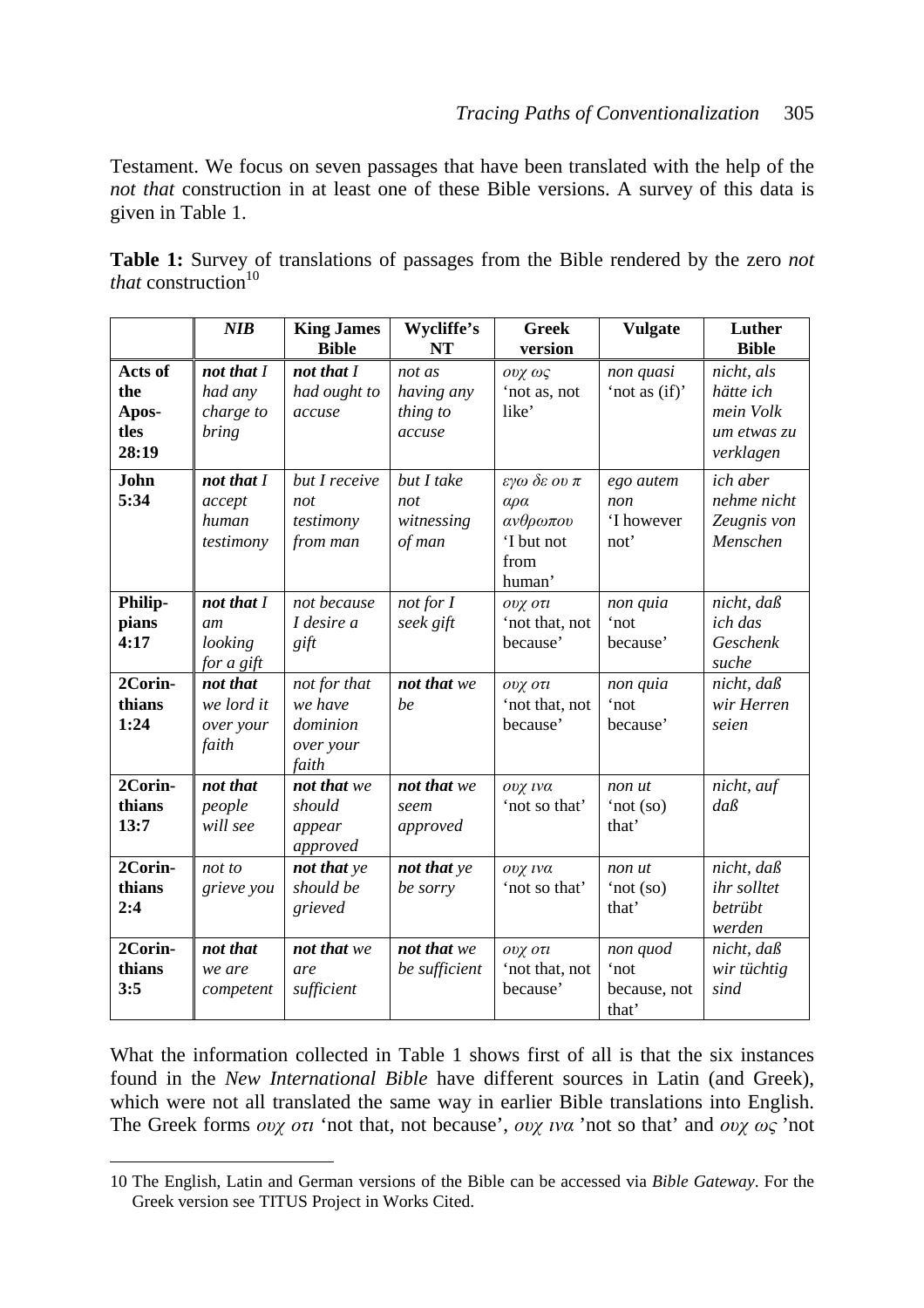$\overline{a}$ 

as, not like', corresponding to Latin *non quia*/*non quod*, *non ut* and *non quasi*, share causal, final and comparative meanings respectively. In Wycliffe's New Testament only two of the three passages with causal meanings and the two passages with final meanings are rendered by *not that*, but the third causal passage, the comparative one and the adversative one in John 5:34 is translated differently. The King James Bible, which like Wycliffe's New Testament is translated from Latin, does render the comparative passage from Acts of the Apostles 28:19 by *not that*, but employs the construction in a smaller number of the passages with causal meaning. The *New International Bible*, on the other hand, has an infinitival construction for the passage with final meaning in 2Corinthians 2:4, which was translated with the help of *not that* in the two earlier English translations. Interestingly, Martin Luther, who translated from Greek, reserved *nicht dass* for the passages with causal and final meanings but did not use it in the other contexts.

As mentioned above, *not that* not only occurs in the text of the Bible translation but also in 16 marginal glosses taken over and translated from Lyra's *Postillae*. Interestingly, however, the original passages in Lyra's glosses are far from uniform. Depending on the context and the passages to be commented on, the gambits used by Lyra – and translated as *not that* – range from the fairly explicit *non est intelligendum quod*  and *non est per hoc intelligendum quod* to the much shorter expressions *non ad hoc* and, indeed, a small number of uses of *non quod*.<sup>11</sup> Despite the diversity of the expressions in the original, the translator(s) of these glosses apparently found it useful (and perhaps economical) to render their shared pragmatic function by means of *not that* and in doing so may indeed have contributed more or less considerably to the conventionalization of this expression in English.

Keeping in mind that this is only a very restricted dataset, we can still venture some tentative conclusions at this point. Both Greek and Latin had conventionalized, conjunction-like, clause-initial elements which were used in functions comparable to Modern English *not that*. The dominant meanings are causal, epistemic/factual (presumably derived from causal) and final. It is of course far from clear whether John Wycliffe and his followers and Martin Luther actually were the first to render these expressions by English *not that* and German *nicht dass* respectively, but it is by no means impossible that the two expressions entered English and German by means of loan syntax and gained currency with the support of the authority of these early Bible translations. With regard to the cross-linguistic data mentioned in section 1, this would also indicate that the Bible was instrumental in spreading equivalents of *non quod/non quia* and their Greek counterparts to other languages.

With regard to meaning, while there is a weak trend of an expansion of the construction in the younger Bible translation into English to include adversative and comparative contexts, one of the two passages with a meaning of purpose is not translated by *not that* in the most recent English version looked at. This is in line with observations on the material in the *BNCweb* where only one candidate for a use of *not that*

<sup>11</sup> I would like to thank Gaby Waxenberger, Inge Milfull and Claudia Wiener for their help in reading and translating Lyra's glosses in the manuscript provided by *Uppsala University Library* (= Lyra in Works Cited).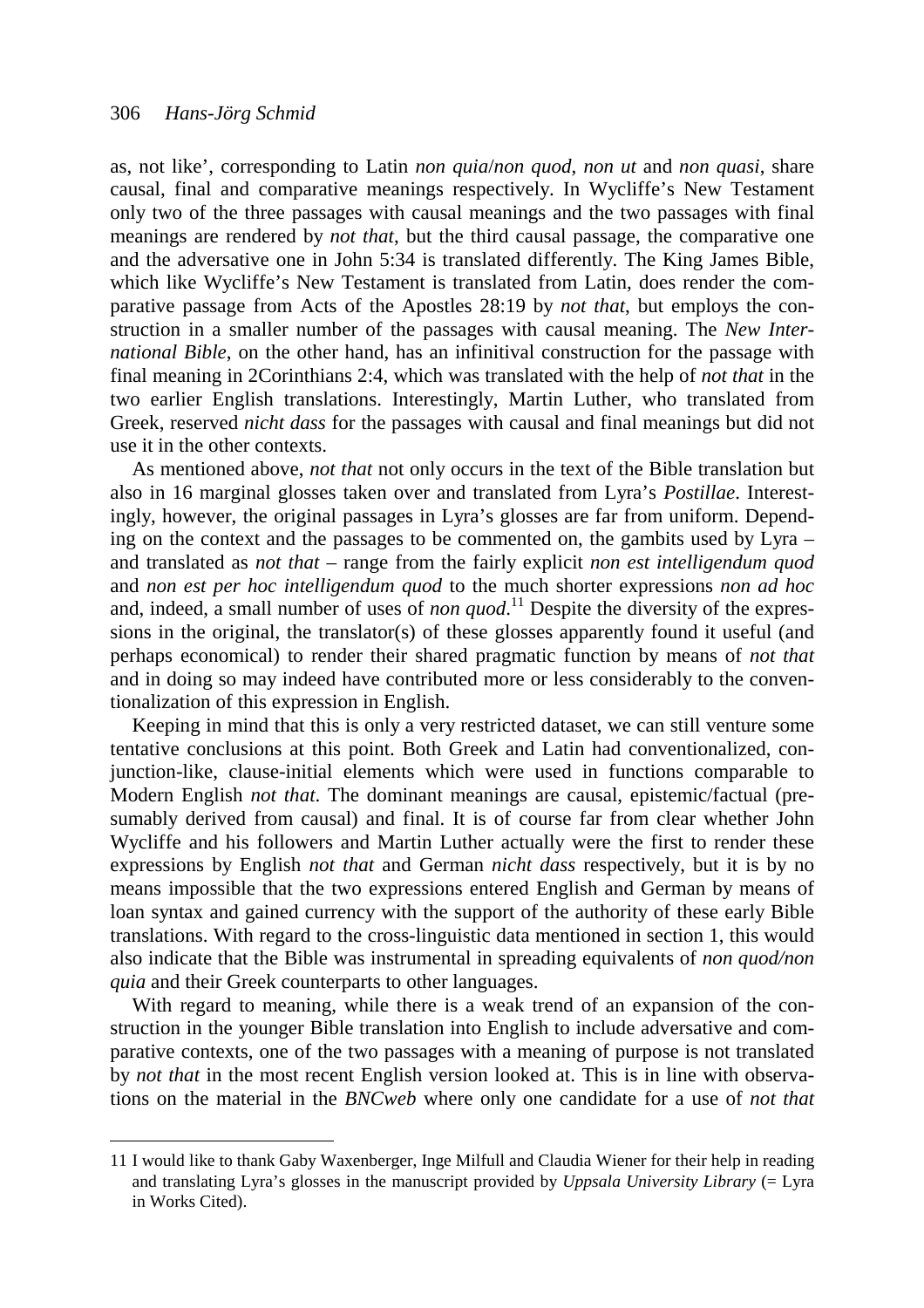with final meaning was found. The causal meanings of *ουχ οτι* and *non quia*/*quod* had apparently already begun to bleach to a more general factual or epistemic meaning in Greek and Latin; while this trend continues in English, possibly supported by the form *that* (rather than *because*), remnants of the causal meaning are not only present in the semantic description provided by the *OED online* (cf. section 4) but also in a small number of attested uses in the *BNCweb* where *not that* is coordinated with *not because*.

Further evidence for the religious origins of *not that* and for the thesis that it entered English as a piece of loan syntax comes from early stages of its subsequent conventionalization, to which we will now turn.

## **6. Early stages of conventionalization**

To the extent documented by the *OED online* quotations, the use of *not that* during the 200 years following the first attested use quoted above seems to have been restricted to ecclesiastical texts and dominated by translations (see Table 2, next page). The construction apparently did not diffuse and spread into other registers and text-types to begin with. A notable exception, however, as it comes from a non-religious source, is the second quotation attested in the *OED online*, which dates from around 1430 and is taken from a poem entitled *The Pilgrimage of the Lyf of the Manhode*, an anonymous translation of Guillaume de Deguileville's *Le Pèlerinage de Vie Humaine* (c. 1375). Here is the passage, taken from the *Internet Archive*<sup>12</sup>:

(7) And therfore he is the strengere ayens thee and the more fers and of the grettere beringe But if in oothere places thou haddest him in thi cuntree thou shuldest be strengere there He shulde not mown with sitte thee ne ayens stonde thee Not that j sey thee thus for to putte thee in to faitourye ne that j wole sey that thou ne miht mate him and supplaunte him.

Interestingly, the discursive function of *not that j say thee thus*, which explicitly rejects an assumption concerning the communicative intention behind a previous utterance, is still very typical of the use of *not that* today, *not that I'm saying* (cf. type e, section 3), and found frequently in the material collected in the *BNCweb*. From the point of view of language contact, it is important to emphasize that this passage translates the Middle French expression *non pas que*, which is very likely also derived from or modelled on Latin *non quod*. This suggests that, as so often, the direct effect of Latin on English may have been supported by the influence of translations from French sources during the Middle English period.

Of the following eight attestations that can be extracted from the *OED online* database, all but one originate in religious texts. The remaining one, which is also the most recent in this sequence, comes from a piece of instructive writing from the field of medicine, *The Haven of Health* by Thomas Cogan, dated 1584.

<sup>12 &</sup>lt;http://www.archive.org/details/pilgrimageoflyfo00guilrich>.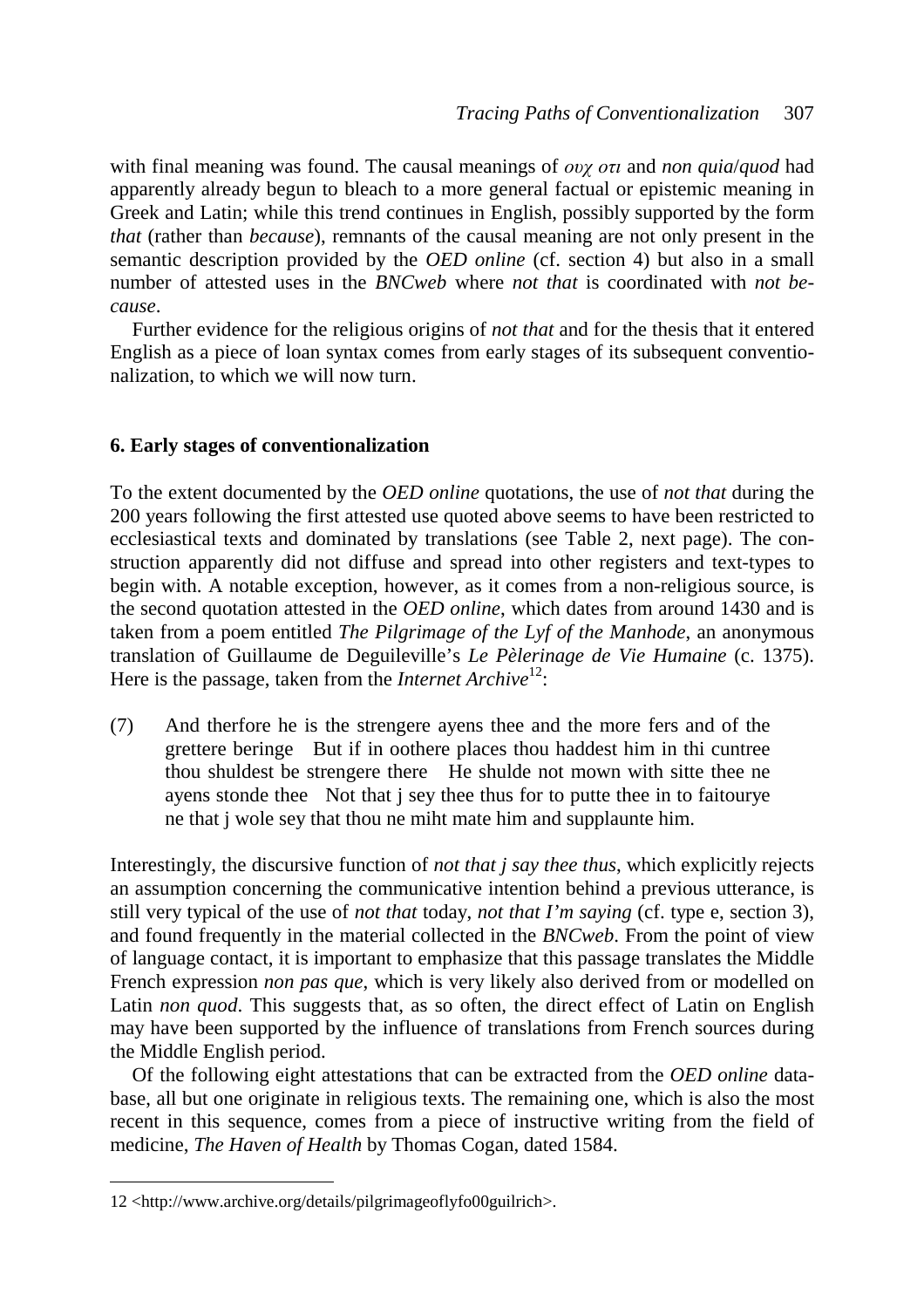$\overline{a}$ 

| <b>Table 2:</b> Earliest occurrences of zero <i>not that</i> (following the 1382 one) included in the |  |
|-------------------------------------------------------------------------------------------------------|--|
| <i>OED online</i> quotations, with sources and text-types                                             |  |

| date of<br>quotation | quotation                                                                                                                                                                                                                                                                                       | OED entry                                 | source                                                                                            | text-type                |
|----------------------|-------------------------------------------------------------------------------------------------------------------------------------------------------------------------------------------------------------------------------------------------------------------------------------------------|-------------------------------------------|---------------------------------------------------------------------------------------------------|--------------------------|
| c. 1454              | Not pat y meene doctouris<br>fyndyngis  to be dispisid,<br>or to be ouer litil sett bi.                                                                                                                                                                                                         | over-little,<br>adj., n., and<br>adv., C. | Reginald Pecock, Folewer<br>to Donet                                                              | religious<br>instruction |
| 1552                 | Not that the sunne it selfe of<br>her [ed. $1607$ his]<br>substance shalbe darckened                                                                                                                                                                                                            | sun, $n^1$ , b.                           | Hugh Latimer, Sermon on<br>St Stephen's Day                                                       | sermon                   |
| 1560                 | Not that we vendicat any<br>thing to our selues aboue<br>the least of our brethren                                                                                                                                                                                                              | vendicate,<br>v., 1.                      | Bible (Geneva)                                                                                    | religious                |
| 1563                 | Not that the sufferaunce of<br>thys transitory lyfe, shoulde<br>be worthy of that glory to<br>come                                                                                                                                                                                              | sufferance,<br>I.4.                       | Anonymus, Homilies II.<br>For Good Friday                                                         | homily                   |
| 1579                 | Not that they should<br>alwayes remaine as subject<br>thereunder $[i.e.$ the<br>ordinance of the Lord], but<br>vntill the appoynted tyme,<br>vntill the manly old age in<br>the godly vnderstanding of<br>the holy word.<br>[the same quotation is also<br>given in the entry on<br>thereunder] | <i>manly</i> , adj.,<br>6.                | William Wilkinson, A<br>Confutation of Certaine<br>Articles Deliuered vnto the<br>Familye of Loue | theological<br>treatise  |
| 1583                 | Not that hee was vnable to<br>let them, or withstande<br>them, if hee had would                                                                                                                                                                                                                 | will, $v^1$ , $\overline{B}$ .<br>V. †49  | Arthur Golding, The<br>Sermons of J. Calvin upon<br>Deuteronomie                                  | theological<br>treatise  |
| 1584                 | Not that the ayre is<br>venomous of it selfe, but<br>through corruption hath<br>now gotten such a quality                                                                                                                                                                                       | venomous,<br>a., 2.                       | Thomas Cogan, The<br>Hauen of Health                                                              | medical<br>manual        |

The last quotation also marks the beginning of a number of attestations from nonreligious sources, among them Sir Philip Sidney's *Arcadia* (c. 1586),<sup>13</sup> Sir John Harington's translation *Ariosto's Orlando Furioso in English Heroical Verse* (1591; *OED online*, s.v. *cock-sure*), Josuah Sylvester's translation *Du Bartas' Triumph of Faith, the Sacrifice of Isaac, the Shipwracke of Jonas* (1591, *OED online*, s.v. *lusk*) and Robert Wilmot's play *The Tragedie of Tancred and Gismund* (1591, *OED online*, s.v. *reck*).

With every reservation that is in order because of the slim data basis and the known preponderance of texts on religious topics in the Middle English period, one might

<sup>13</sup> The quotation from *Arcadia* quoted in the *OED online* entry on *purple* is not a valid record of *not that* as discussed here, since *that* functions as a demonstrative pronoun, but another pertinent attes tation was identified in this work: "Which humour perceiuing to ouer-rule me, I straue against it; not that I was vnwilling to depend vpon him in iudgeme[n]t" (Sidney 2010, 229).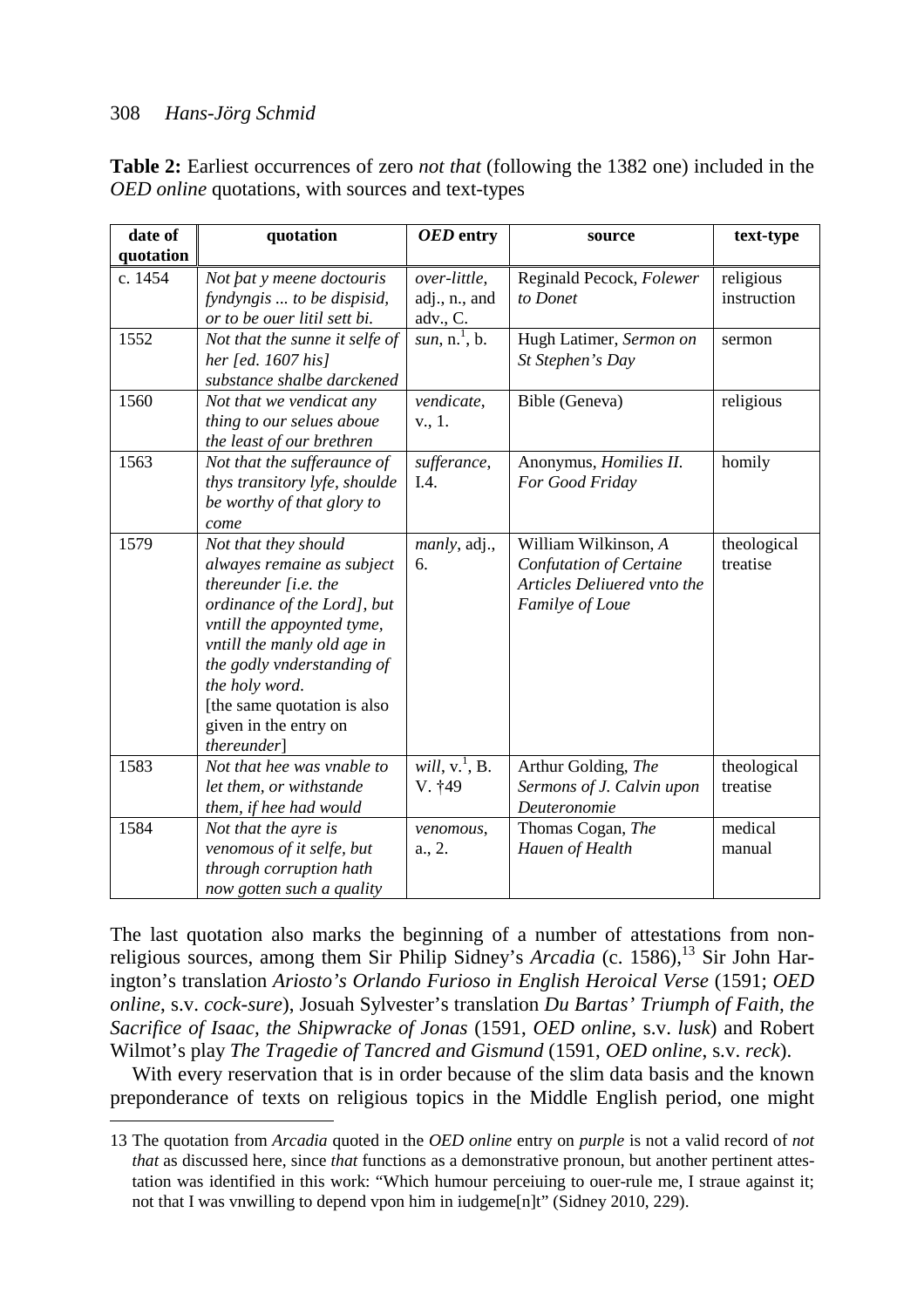conclude from the material adduced here that it was not before the end of the  $16<sup>th</sup>$ century that *not that* began to emancipate itself from the domain of religious writing and diffuse in other genres and text-types.<sup>14</sup>

### **7.** *Not that* **vs.** *it BE not that*

 $\overline{a}$ 

It is in *As You Like It* (1599) III.ii that we witness Phebe's reaction following Silvius' confession of his love for her:

(8) Phebe. Thou hast my love; is not that neighbourly? Silvius. I would have you. Phebe. Why, that were covetousness. Silvius, the time was that I hated thee; And yet it is not that I bear thee love; But since that thou canst talk of love so well, Thy company, which erst was irksome to me, I will endure; and I'll employ thee too.

This record predates the first attestation to be found in the quotation database of the *OED online* (s.v. *witness*), which was uttered by the defendant Hugh Peters in 1660 in the course of the *Trials of Twenty-nine Regicides, at the Old Bailey*, *for High Treason*, the minutes of which were published in 1783 by Thomas Jones Howell. Nevertheless, there is a gap of more than two centuries between the first attested use of zero *not that* in Wycliffe's New Testament (c. 1382) and the first use of *it is not that* that could be identified, i.e. the 1599 passage from *As You Like It* provided in (8). This finding renders it highly unlikely that the longer form *it BE not that* is older and a possible historic precursor of the shorter, and potentially elliptical form zero *not that*.

It is not unlikely, however, that *it is not that* itself is an elliptical form of an extrapositional epistemic focus construction of the type *it is not true that*. This construction is indeed attested earlier, to be precise in Reginald Pecock's *Folewer to Donet* (c. 1454), which was already mentioned above (see Table 2):

(9) For if 'makyng of nouzt' schulde be take and be undirstonde propirli, it is not trewe þat god þanne made Adam of nouzt, forwhi þe mater of his bodi was bifore (quoted from *MED*, s.v. *properly*).

<sup>14</sup> Incidentally, one of the most famous passages including *not that*, the beginning of Brutus' mono logue in Shakespeare's *Julius Ceasar* III.ii, is not an example of the *not that* construction of interest here, because it elliptically takes up the cataphoric pointer "this is my answer": "If then that friend demand why Brutus rose against Caesar, this is my answer: Not that I loved Caesar less, but that I loved Rome more". An expanded version would therefore read something like 'my answer is not that I loved Caesar less, but [...]', which does not match the denying function characteristic of the uses of *not that* at issue here. However, there are as many as a dozen other occurrences of *not that* in Shakespeare's work that are indeed attestations of the zero variant of the *not that* construction (cf. *All's Well That Ends Well* IV.iii; *As You Like It* III.v; *Comedy of Errors* III.ii; *Coriolanus* II.iii; *Hamlet* II.ii, and IV.vii; *Henry* VI, Part III II.v and III.iii; *Julius Caesar* V.i; *King John* II.i; *Measure for Measure* V.i; *Troilus and Cressida* III.i; Sonnet 102). In addition, Shakespeare's work also contains the first occurrence of the more expanded form *it is not that* (see section 7).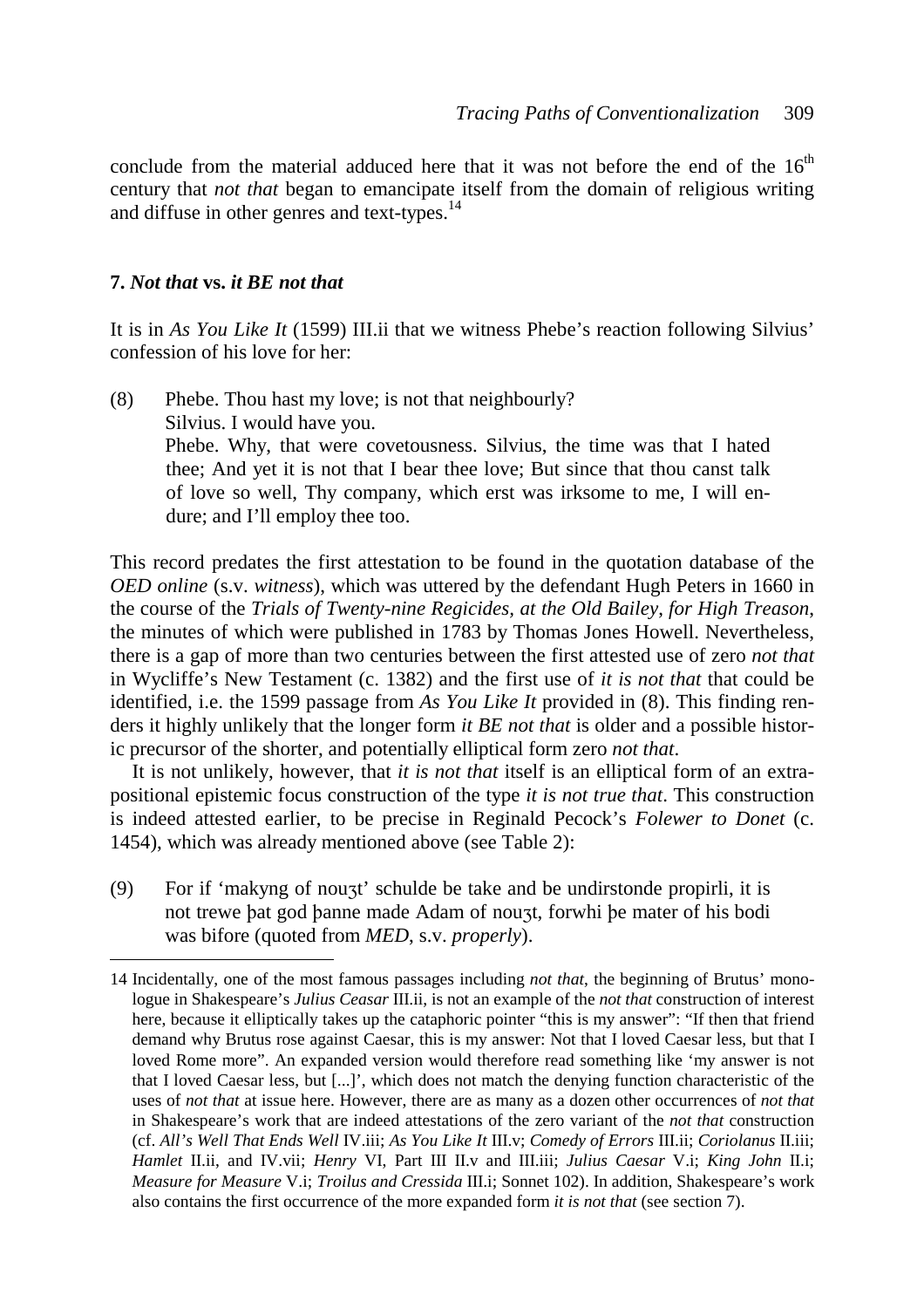The quotation from *As You Like It* in (8) and many other early uses of *it is not that* are still fairly clear examples of such purely epistemic uses, which reject the truth of the proposition expressed by the *that*-clause. However, this seems to have changed over the subsequent centuries. This emerges from the observation that moving the negator in the sentence with concomitant changes in the scope of negation (10) is freely possible for the example from Shakespeare quoted in (8), but restricted for the present-day example taken from the *BNCweb* given as (2) above and repeated as (11a) here for the sake of convenience:

- (10) a) the time was that I hated thee; And yet it is **not** that I bear thee love;  $[=(8)]$  b) And yet it is **not the case** that I do bear thee love. c) And yet it is (the case) that I do **not** bear thee love
- (11) a) in the country where Great-Granny comes from they don't eat some of the things we eat. **It's not that they're fussy**, it's because they think it's wrong. b) It is **not** the case that they're fussy, […] c) \*It is the case that they are **not** fussy, […]

While (10a) can be paraphrased by both the expressions with maximum scope of external negation in (10b) and with the smaller-scope internal negation in (10c), the internal negation of (11a) rendered in (11c) does not seem to keep the semantic impact of (11a) intact. (11a) does not explicitly assert that *they're not fussy*, but denies that this is the reason for their behaviour or the main point to be emphasized. From a logical point of view, example (11a) could be truthfully stated even if the referents of *they* were fussy after all. (11c), on the other hand, explicitly states that *they're not fussy* and is thus an unequivocal commitment to the truth of this proposition. What this indicates is that the *it BE not that* construction has to some extent reduced its compositionality and developed a more distinct focus on the negation of the matrix clause than before. From a modern synchronic point of view, this property of *it BE not that*, which sets it semantically and functionally apart from zero *not that*, is a second indicator that zero *not that* is not an elliptical form of *it BE not that*.

# **8. A glimpse of the later stages of the conventionalization of the** *not that*  **construction**

According to Schmid (forthcoming), the genre in the *BNC* which boasts the highest frequency of occurrence of the *not that* construction is 'fiction and verse'. With a relative frequency of 51.35 instances per million words, the construction is almost twice as frequent as in the corpus section taken from spoken conversation (27.16 per million words) and almost three times as frequent as the newspaper material in the corpus (19.43 per million words). Given that a large proportion of the texts collected in the *Classics Corpus* indeed comes from the genre of fiction, especially in the material from the  $18<sup>th</sup>$  and  $19<sup>th</sup>$  centuries, it seems legitimate to consider a comparison of rela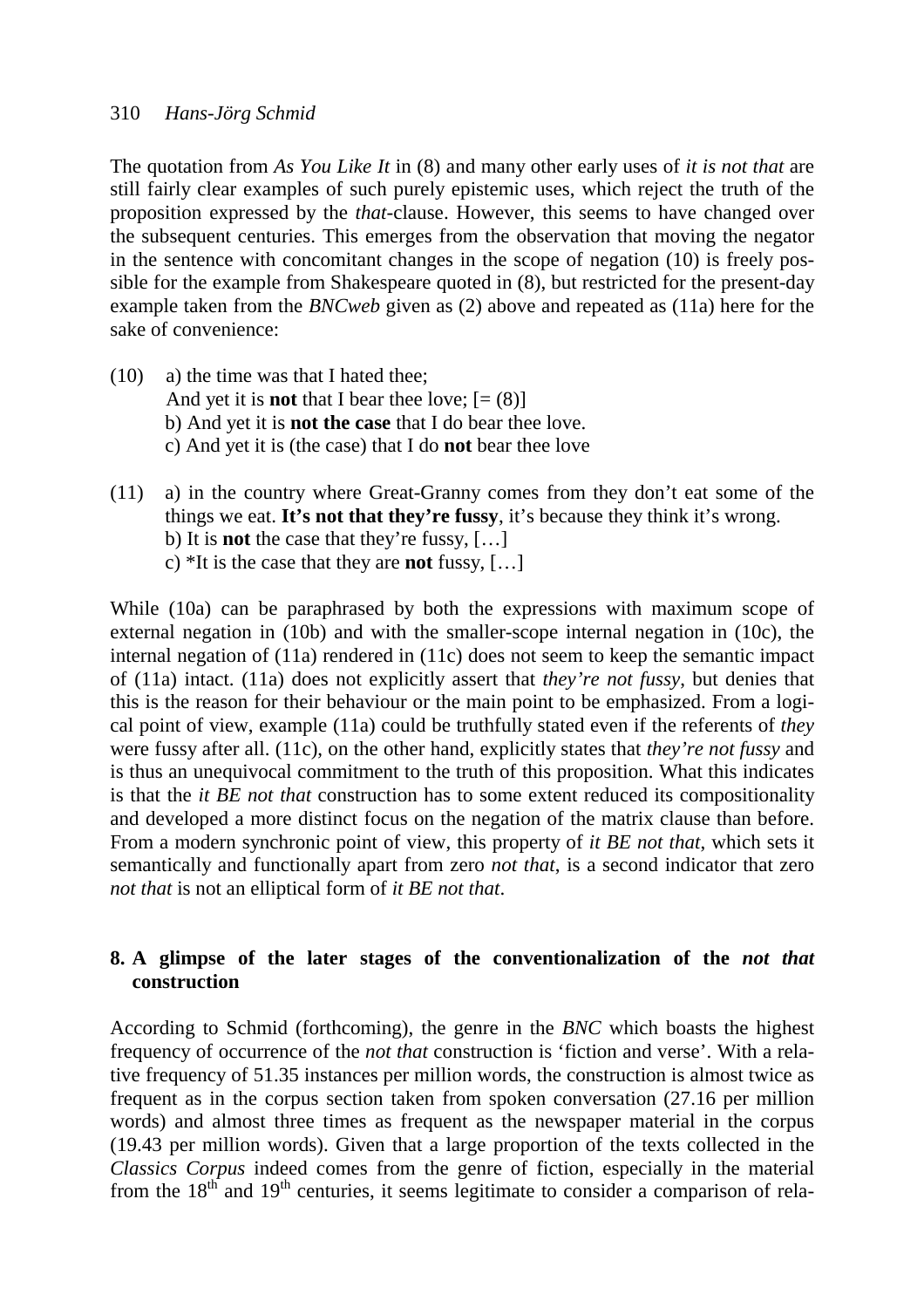tive frequencies of occurrence as an indicator of degrees of the conventionalization of the construction in this genre. Table 3 lists the scores for the three centuries included in the *Classics Corpus* in juxtaposition with evidence from the *BNCweb* rendered in Schmid (forthcoming).

**Table 3:** Relative frequencies of occurrence of the *not that* construction in different centuries in the *Classics Corpus* and the *BNCweb* 

| <b>Century</b>             | <b>Occurrences</b> | <b>Number of</b> | <b>Frequency per</b> |
|----------------------------|--------------------|------------------|----------------------|
|                            | of not that        | words in         | million words        |
|                            | construction       | corpus section   |                      |
| $17th$ , incl. Shakespeare | 37                 | 2,082,808        | 17.76                |
| $18^{\rm th}$              | 35                 | 3,436,342        | 10.19                |
| $10^{th}$                  | 44                 | 2,828,214        | 15.56                |
| BNC, 'fiction and verse'   | 829                | 16,143,913       | 51.35                |

While there is clearly no consistent trend to be observed for the  $17<sup>th</sup>$ ,  $18<sup>th</sup>$  and  $19<sup>th</sup>$  centuries, it is remarkable that the *not that* construction occurs roughly three times more frequently in the data from Present-day English than in any of the historical datasets. This suggests that the construction has gained massively in currency in the genre 'fiction' and thus increased its degree of conventionalization. What is interesting, however, and can be gleaned from the scores given for the individual authors and works in the Appendix, is that certain authors seem to have taken a fancy to using the construction fairly early. Even disregarding high relative scores based on small samples, such as the 87.95% calculated from two occurrences in the 22,765 words in Jane Austen's *Lady Susan*, we find scores approaching the *BNCweb* benchmark, such as 49.94% in Aphra Behn's *Love-letters Between a Nobleman and His Sister* (1684), 43.36% in Laurence Sterne's *Tristram Shandy* (1770) and 43.68% in George Eliot's *Middlemarch* (1871). While it would be tempting to look for common features of these three authors and texts – for example the fact that two of them are women,  $15$  or the impression that they share a somewhat verbose style reflecting meandering thoughts, which could be considered conducive to the use of *not that* – I would rather not engage in such speculations on the basis of no more than three samples. On the other hand, authors of very long texts, such as Samuel Richardson – whose nine-volume work *Clarissa* (1748) is generally considered the longest novel written in English – and Ann Radcliffe (*The Mysteries of Udolpho*, 1794), have found the construction hardly, or not at all, useful. What this could point to, within the framework used in Schmid (forthcoming), is that despite a considerable degree of conventionalization across the speech community and in particular contexts of usage (i.e. the writing of fiction), the con-

<sup>15</sup> The speculation concerning a gender effect would indeed be in line with the finding by Schmid (forthcoming) that female writers of fiction use the *not that* construction slightly, but still statis tically significantly more often than male writers.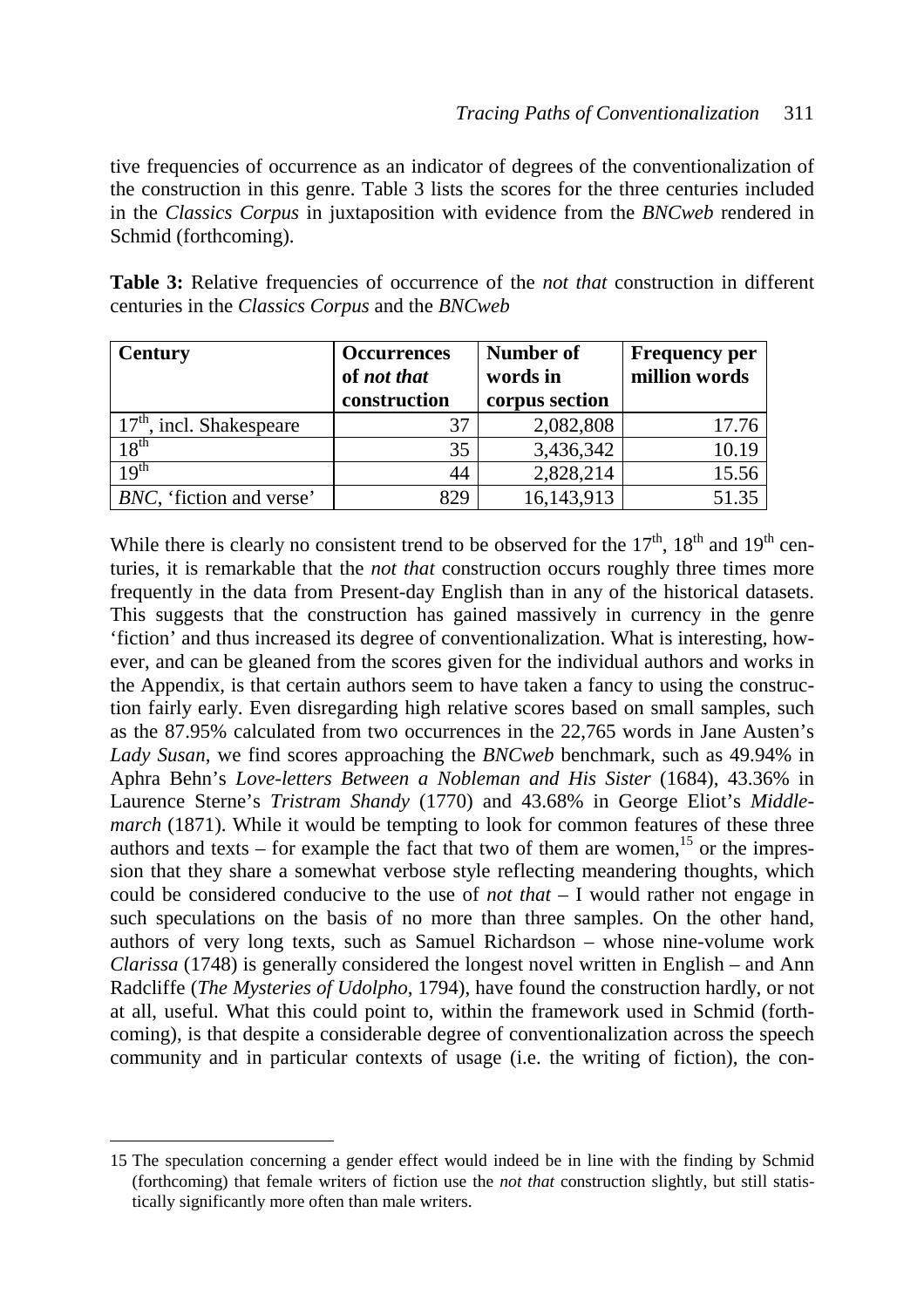struction was not equally firmly entrenched in the minds of different individual writers. 16

#### **9. Some observations on the increasing formulaicity of uses of** *not that*

In section 3 above it was pointed out that in Present-day English, we find a number of recurrent lexico-grammatical patterns, including

- a) *not that I know (of)/remember/recall*,
- b) *not that it matters/mattered/makes any difference*,
- c) *not that* X *care/cares/cared*,

 $\overline{a}$ 

- d) *not that I'm against it/ not that* X *mind/minds/minded*, and
- e) *not that I'm complaining/saying/suggesting/blaming*.

These lexico-grammatical patterns, as well as the pragmatic functions underlying them, which were sketched out in section 3, seem to have been fairly slow in becoming stabilized and conventionalized. The only exception is pattern e), the denial of inferences related to the reason for making a previous utterance, which has been one of the major motives for the use of the *not that* construction right from the start. Let us look at the evidence for each of the other four patterns in turn.

The pattern *not that I know (of)* is found only once in the quotation database of the *OED online*, namely in the exact form "not that I know" in *Hamlet* (1602) II.ii. In the *Classics Corpus*, there are five further attestations: in Horace Walpole's *The Castle of Otranto* (1764; "not that I know anything of the matter"), Laurence Sterne's *The Life and Opinions of Tristram Shandy* (1770; "Was he going there? Not that I know"), Jane Austen's *Mansfield Park* (1814; "No, no that I know of"), Charles Dickens' *David Copperfield* (1849; "not that I knew anything about it") and George Eliot's *Middlemarch* (1871; "Not that I know of").

The first and only attestation of the pattern *not that it matters/mattered* in the *OED online* is the title of a collection of essays by Alan Alexander Milne, *Not That It Matters*, published in 1919. In the *Classics Corpus*, no instantiation of this pattern is found. It may well be the case that the title of Milne's publication had an effect on the conventionalization of this phrase suggested by its frequency in the *BNC*.

The pattern *not that* X *care/cares/cared* is in evidence both in the *OED online* and, to a lesser extent, in the *Classics Corpus*. Timewise, the eight quotations found in the *OED online* range from 1760 to 1977. What is particularly remarkable about these attestations, especially the early ones, is that the phrase *not that* X *care/cares/cared* tends to be complemented by objects with intensifying meanings such as *three damns* (1760)*, a brass bodle* (1820)*, two straws* (1922) and, more recently, *a fuck* (1977). The only attestation in the *Classics Corpus*, which is also quoted in the *OED online* (s.v.

<sup>16</sup> I am well aware of the possibility that some writers may have had the construction ready in mind, and thus deeply entrenched, but decided not to use it in their own writing for stylistic reasons or simply because they did not like it.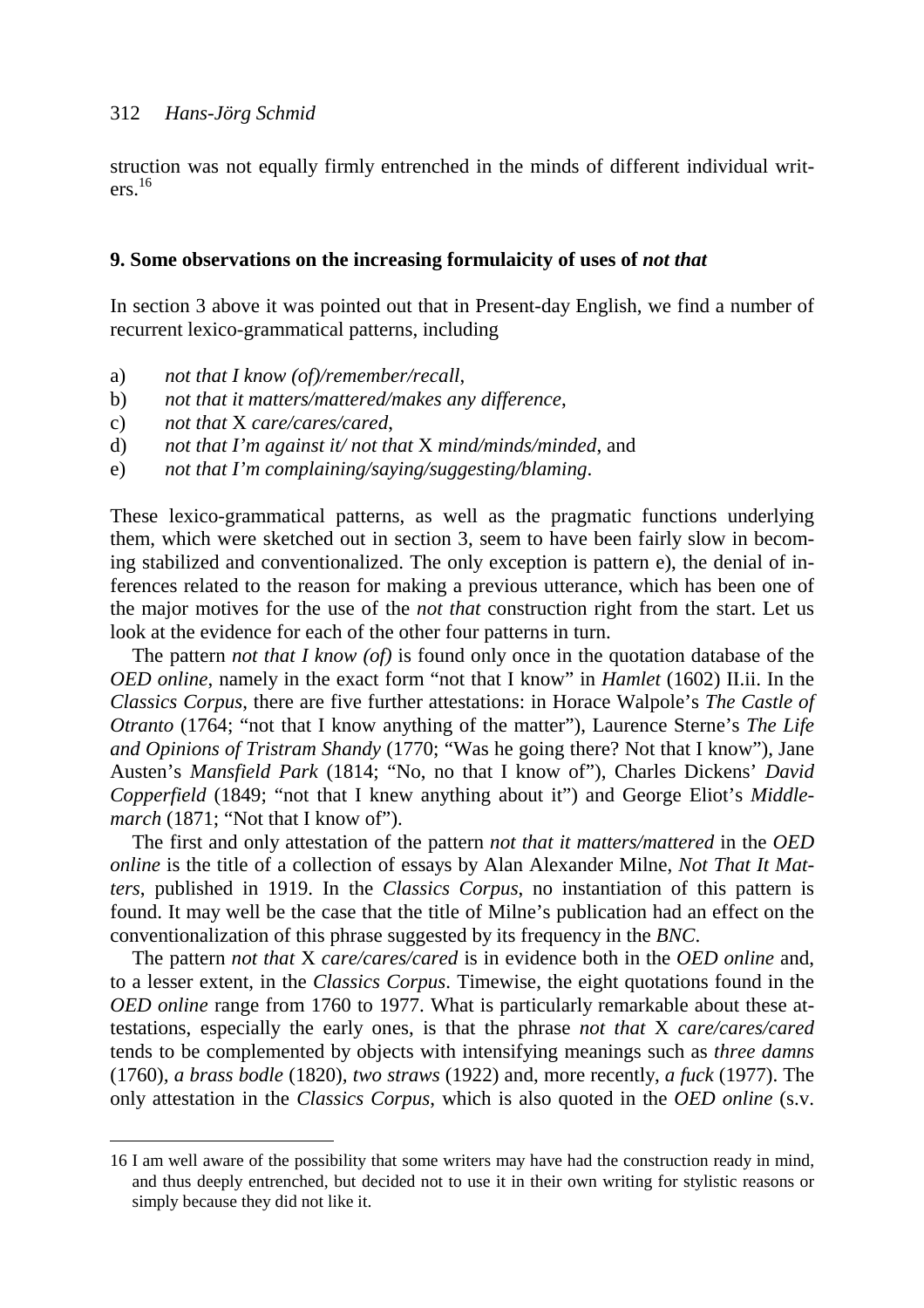*notice*), is an instance of *it BE not that* taken from Jane Austen's *Persuasion* (1818): "It is not that mamma cares about it [...]".

The pattern *not that X mind/minds/minded* is neither attested in the *OED online* nor found in the *Classics Corpus*. It is either too rare to occur in the material or fairly recent. Despite their massive sizes, even the *OED online* and *MED* databases are of course limited and skewed data sources, and the 8.3 million words collected in the *Classics Corpus* (including Shakespeare) are not much to speak of either. Nevertheless, one may conclude from the findings rendered in the previous paragraphs that the emergence of semi-fixed quasi-formulaic lexico-grammatical phrases including the *not that* construction seems to be a comparatively recent phenomenon in the history of English.

#### **10. Conclusion**

I have not been able to accomplish much more in this paper than to collect evidence which throws some light on the historical spread and diffusion of what I have called the '*not that* construction'. The major results of this effort will now be summarized in the order of the trust that I have in their validity.

Given the evidence adduced, I would regard it as a more or less proven fact that the zero *not that* construction is not derived historically from the more expanded construction *it is/was/'s not that*, which is also common in Modern English. Even if there is considerable uncertainty as to whether the precise dates of the first attestations found are correct, the gap of more than two centuries is too large to have occurred by chance. With not much less confidence I would argue that zero *not that* entered English as a piece of loan syntax from Latin, possibly via Wycliffe's New Testament and to some extent supported by functionally similar earlier expressions such as *I say not that*. It is by no means unlikely that the practice of using *not that* in glosses that were aimed at rejecting potential misunderstandings of the scripture, which were taken over from Nicholas de Lyra (but only in few cases expressed by him in terms of *non quod*) contributed to the conventionalization process. Backed up by the authority of the Bible and further tokens of the construction occurring in translations from Latin and French in the subsequent period, the construction seems to have gained currency, albeit slowly and gradually, first in other religious texts and, probably beginning with the Elizabethan Golden Age, in other text-types such as learned exposition, poetry and drama.

While *not that* seems to have acquired a reasonable degree of spread and conventionality in fiction texts over the  $17<sup>th</sup>$ ,  $18<sup>th</sup>$  and especially  $19<sup>th</sup>$  centuries, relative frequencies of usage observed for these periods are still markedly lower than in Present-day English fiction.

Finally, the data collected indicates that the more or less fixed lexico-grammatical patterns which are found in the present-day material collected in the *British National Corpus* emerged comparatively late in the conventionalization history of the construction. While early uses, e.g. of the pattern *not that I know of*, were found, their overall frequency of occurrence in the historical data is clearly quite low. Other patterns such as *not that it matters* appear to be not much more than a century old.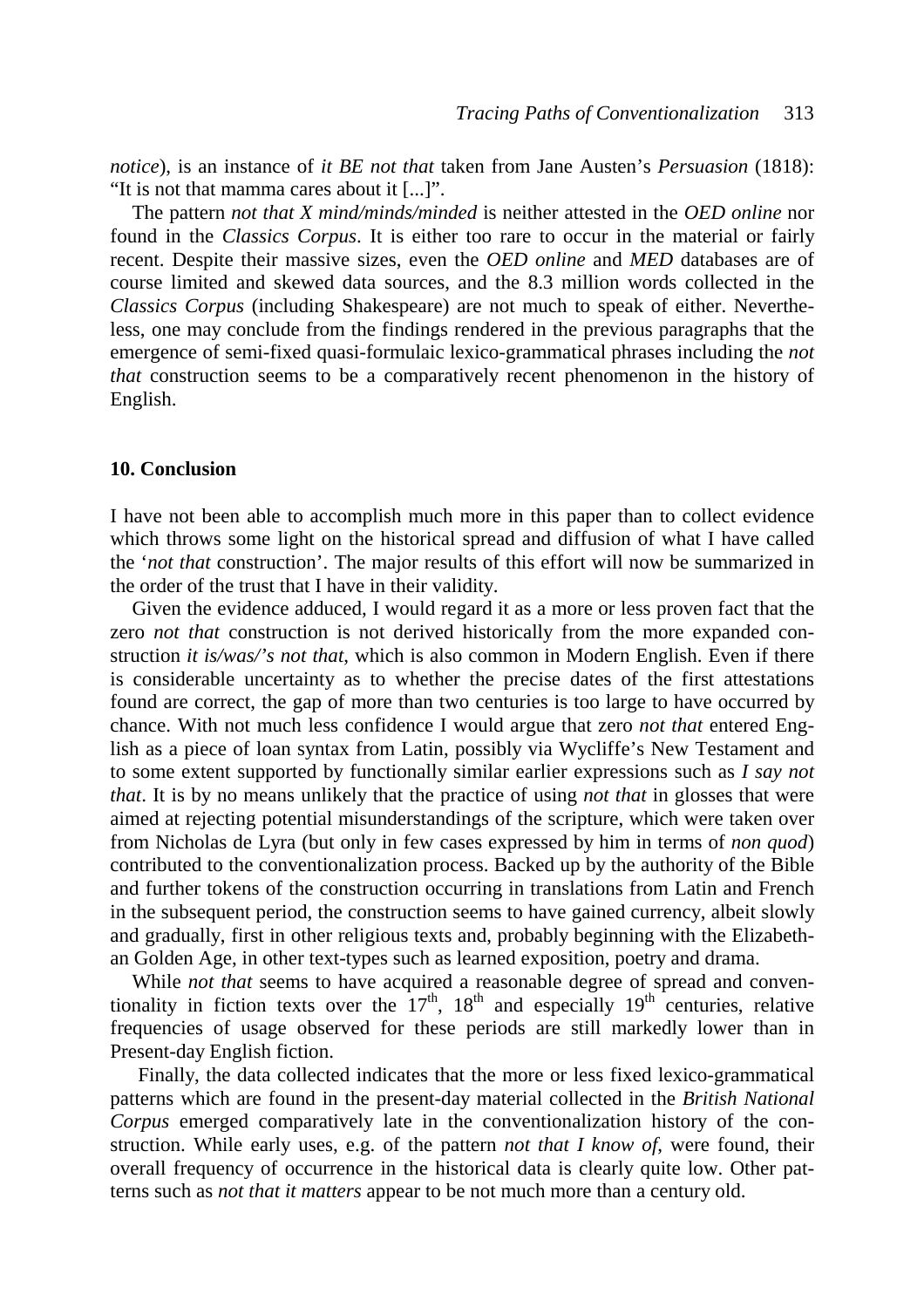I have no alternative but to end this paper with the highly conventionalized remark that more research is needed to corroborate some of the more tentative observations made here.

### **Works Cited**

- *Bible Gateway*: Nick Hengeveld et al. 1993- . *Bible Gateway.* New York: Harper Collins. <http:// www.biblegateway.com/>.
- *BNCweb*: Sebastian Hofmann, Stefan Evert. 1996-2008. *BNCweb*. CQP edition. <http://bncweb. lancs.ac.uk>.
- Croft, William, D. Allan Cruse. 2004. *Cognitive Linguistics*. Cambridge: Cambridge University Press.
- *DOEC*: Antonette diPaolo Healey, John Price Wilkin, Xin Xiang, eds. 2007. *The Dictionary of Old English Web Corpus*. Toronto: University of Toronto. <http://www.doe.utoronto.ca/pub/web corpus.html>.
- Folger Shakespeare Library. [2005.] <http://www.folger.edu/index.cfm>.
- Forshall, Josiah, Frederic Madden, eds. 1850. *The Holy Bible, Containing The Old and New Testaments with the Apocryphal Books, in the Earliest English Versions Made from the Latin Vulgate by John Wycliffe and his Followers*. 4 vols. Oxford: Oxford University Press. [Reprinted edition: 1982. New York: AMS Press.]
- Hoffmann, Sebastian. 2004. "Using the *OED* Quotations Database as a Corpus A Linguistic Appraisal". *International Computer Archive of Modern and Medieval English Journal* 28: 17-30.
- Huddleston, Rodney, Geoffrey K. Pullum. 2002. *The Cambridge Grammar of the English Language.* Cambridge: Cambridge University Press.
- *Internet Archive*. 1996- . <http://www.archive.org/>.
- Johnson, Eric M. 2003-2010. *Concordance of Shakespeare's Complete Works*. <http://www.open sourceshakespeare.org/concordance/>.
- Lyra, Nicolas de. 1488-92. *Postillae litteralis super totam Bibliam*. <www.umilta.net/nicholalyra. html>.
- McClintock, Matthew. [no year given.] *ManyBooks*. <http://manybooks.net/>.
- *MEC*: Frances MacSparran, ed. [no year given.] *Middle English Compendium.* <http://quod.lib.umich. edu/m/mec/index.html>.
- *MED:* Hans Kurath, Sherman M. Kuhn, John Reidy, Robert E. Lewis, eds. 1952-2001. *Middle English Dictionary*. 14 vols. Ann Arbor: University of Michigan Press. [online: <http://ets.umdl.umich. edu/m/med>.]
- *OED online: Oxford English Dictionary.* 2000- . 3rd edition. Ed. John A. Simpson. <http://www.oed. com>.
- Schmid, Hans-Jörg. forthcoming. "English *not that*: From Syntax vs. Lexicon to Entrenchment and Conventionalization – Not Forgetting Pragmatics, of Course".
- Sidney, Philip. 2010. *The Covntesse of Pembrokes Arcadia*. Whitefish: Kessinger.
- Spevack, Marvin, ed. 1973. *Harvard Concordance to Shakespeare.* Port Jervis: Lubrecht & Cramer.
- TITUS Project. 2010. *Vetus Testamentum graece iuxta LXX interpretes*. Electronical edition prepared by the Center for Computer Analysis of Texts at the University of Pennsylvania (CCAT); TITUS version by J. Gippert. <http://titus.fkidg1.uni-frankfurt.de/texte/etcs/grie/sept/sept.htm>.
- Ungerer, Friedrich, Hans-Jörg Schmid. 2006. *An Introduction to Cognitive Linguistics*, 2nd edition. Harlow: Pearson Longman.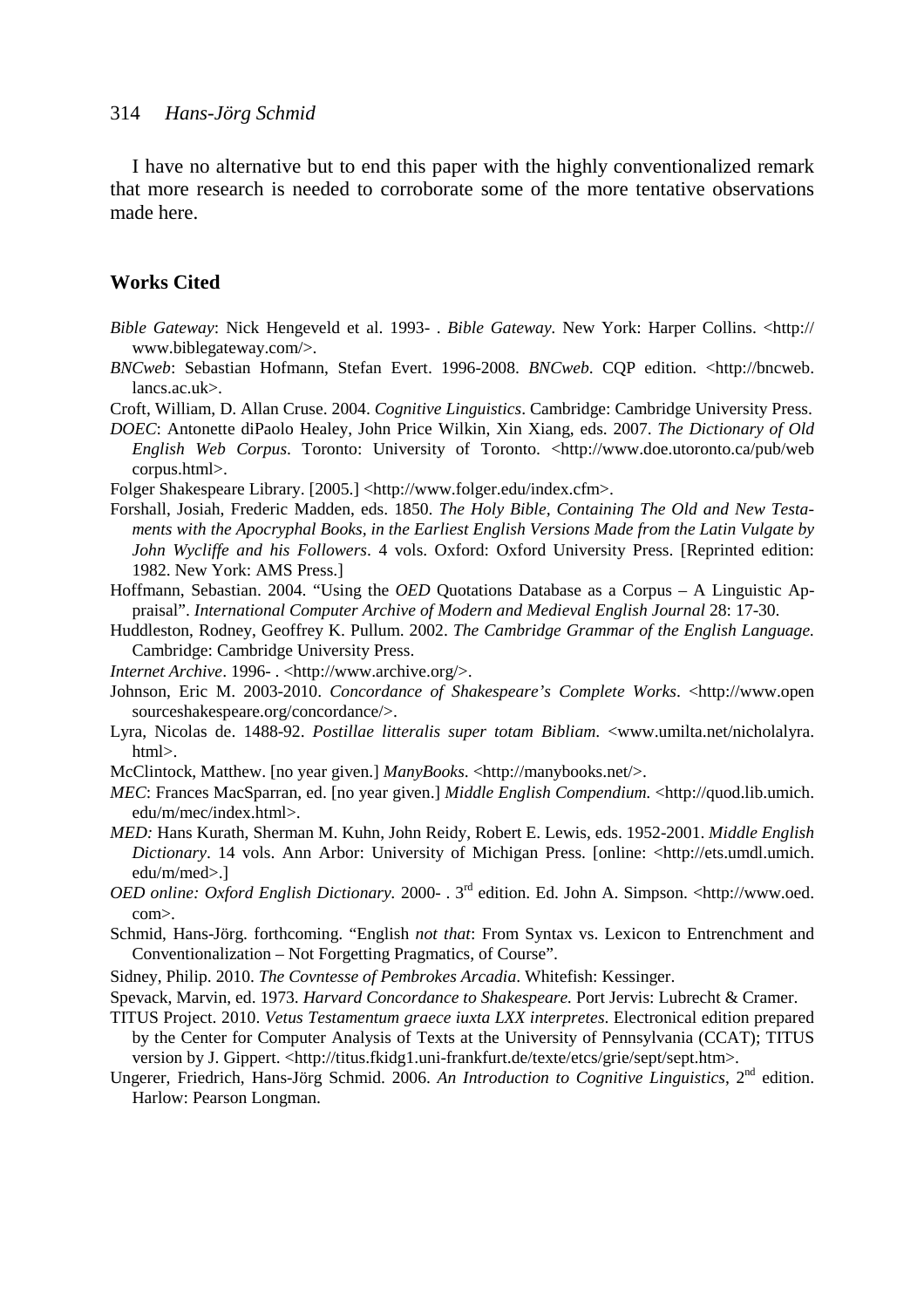# **Appendix**

 $\overline{a}$ 

**Table 4:** Composition of the *Classics Corpus* downloaded from <http://manybooks. net/> and absolute number of occurrences of the *not that* construction (empty cells indicate zero attestations)

| Title                          | Author            | Year  | Word count     | not that       | not that      |
|--------------------------------|-------------------|-------|----------------|----------------|---------------|
|                                |                   |       |                | absolute       | frequency per |
|                                |                   |       |                | frequency      | million words |
| Canterbury Tales               | Chaucer, Geoffrey | 1430  | 277,328        |                |               |
| Utopia                         | More, Thomas      | 1515  | 43,456         |                |               |
| Complete Works                 | Shakespeare,      | 1589- | $884,647^{17}$ | 13             | 14.69         |
|                                | William           | 1613  |                |                |               |
| The Proficience and            | Bacon, Francis    | 1605  | 83,714         | $\overline{2}$ | 23.89         |
| <b>Advancement of Learning</b> |                   |       |                |                |               |
| The New Atlantis               | Bacon, Francis    | 1627  | 15,628         |                |               |
| <b>Essays of Francis Bacon</b> | Bacon, Francis    | 1627  |                |                |               |
| or Counsels, Civil and         |                   |       | 53,627         |                |               |
| Moral                          |                   |       |                |                |               |
| The Compleat Angler            | Walton, Izaak     | 1653  | 65,005         | $\overline{2}$ | 30.77         |
| The Diary of Samuel            | Pepys, Samuel     | 1669  | 371,437        | $\overline{5}$ | 13.46         |
| Pepys                          |                   |       |                |                |               |
| Paradise Lost                  | Milton, John      | 1667  | 80,055         |                |               |
| Paradise Regained              | Milton, John      | 1667  | 15,918         |                |               |
| Love-letters Between a         | Behn, Aphra       | 1684  | 180,208        | 9              | 49.94         |
| Nobleman and His Sister        |                   |       |                |                |               |
| Two Treatises of               | Locke, John       | 1688  | 56,425         | $\overline{2}$ | 35.45         |
| Government                     |                   |       |                |                |               |
| An Essay Concerning            | Locke, John       | 1690  | 276,144        | 3              | 10.86         |
| Human Understanding            |                   |       |                |                |               |
| An Essay Towards a New         | Berkeley, George  | 1709  | 28,311         | 1              | 35.32         |
| Theory of Vision               |                   |       |                |                |               |
| The Bickerstaff-Partridge      | Swift, Jonathan   | 1709  | 12,815         |                |               |
| Papers                         |                   |       |                |                |               |
| The Battle of the Book and     | Swift, Jonathan   | 1710  | 41,393         |                |               |
| <b>Other Short Pieces</b>      |                   |       |                |                |               |
| An Essay on Criticism          | Pope, Alexander   | 1711  | 9,273          |                |               |
| An Apology for the Study       | Elstob, Elizabeth | 1715  | 12,914         |                |               |
| of Northern Antiquities        |                   |       |                |                |               |
| Robinson Crusoe                | Defoe, Daniel     | 1719  | 123,261        | 1              | 8.11          |
| <b>Moll Flanders</b>           | Defoe, Daniel     | 1722  | 139,268        | $\overline{3}$ | 21.54         |
| <b>Gulliver's Travels</b>      | Swift, Jonathan   | 1726  | 52,977         |                |               |
| A Discourse Concerning         | Collins, Archie   | 1729  | 30,234         |                |               |
| Ridicule and Irony in          | Frederick         |       |                |                |               |
| Writing                        |                   |       |                |                |               |

<sup>17</sup> The number of words given for *Shakespeare's Complete Works* is taken from the website of the Folger Shakespeare Library (see Works Cited), which quotes it from Marvin Spevack's classic con cordance (1973).